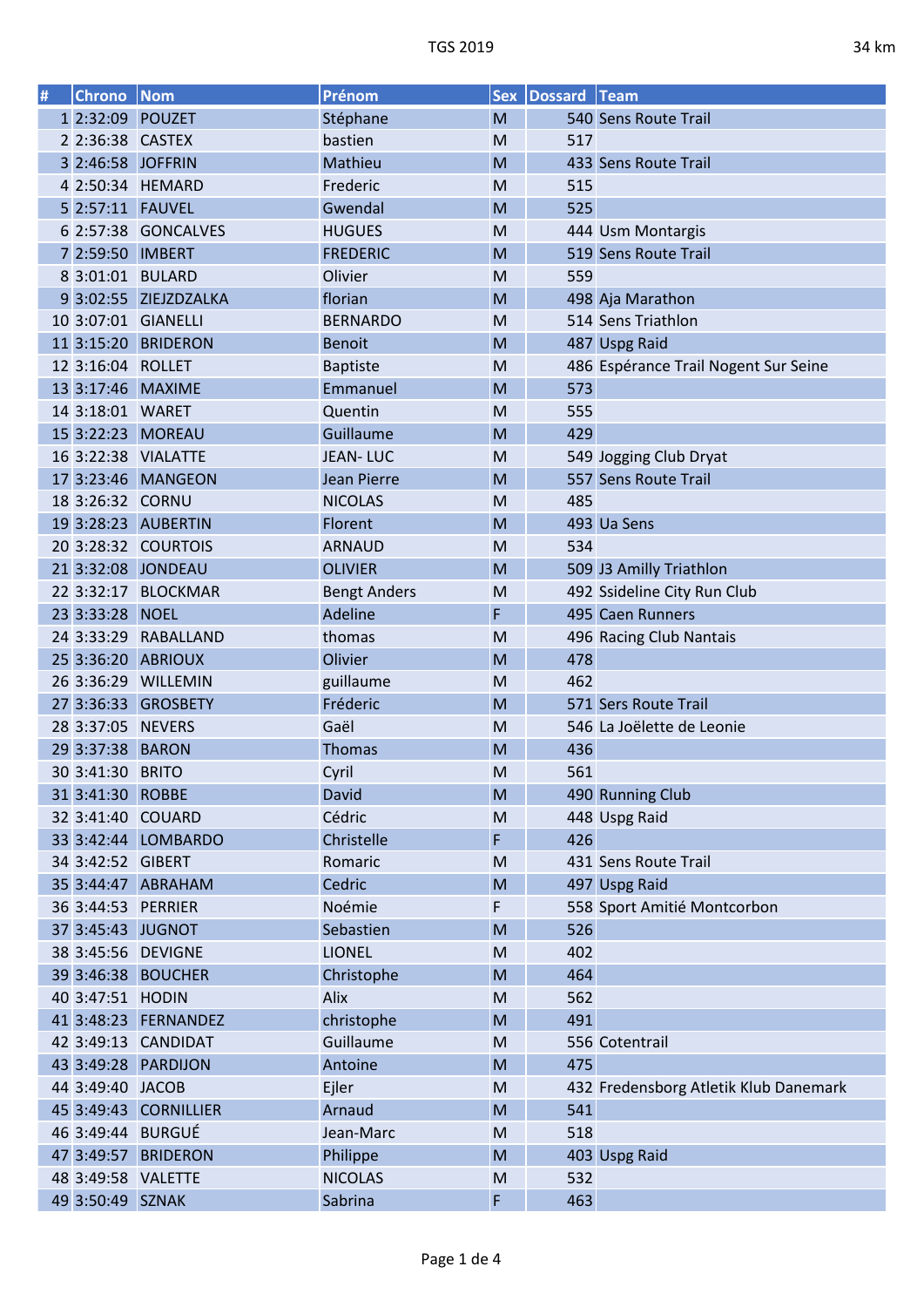| # | Chrono Nom         |                              | Prénom         | <b>Sex</b> | Dossard Team |                                       |
|---|--------------------|------------------------------|----------------|------------|--------------|---------------------------------------|
|   |                    | 50 3:50:56 BRIDERON          | Annabel        | F          |              | 467 Uspg Raid                         |
|   | 51 3:51:43 CANO    |                              | Mickaël        | M          | 504          |                                       |
|   |                    | 52 3:52:12 DRESCHER          | Lisbeth        | F          |              | 437 Fredensborg Atletik Klub Danemark |
|   | 53 3:52:37 GARCIA  |                              | Clémence       | F          | 503          |                                       |
|   |                    | 54 3:52:37 FOURNIER          | Thomas         | M          | 502          |                                       |
|   |                    | 55 3:53:22 BONNARD           | Stéphane       | M          | 528 Jsfg     |                                       |
|   |                    | 56 3:54:32 DAMTOFT           | Maria Hee      | F          |              | 427 Fredensborg Atletik Klub Danemark |
|   |                    | 57 3:54:47 CRETEUR           | Yoann          | M          |              | 457 As Minorange de Bouygues          |
|   |                    | 58 3:55:10 NOLLEAU           | Clément        | M          | 527          |                                       |
|   | 59 3:55:37         | <b>TURMEAU</b>               | ludovic        | M          | 449          |                                       |
|   |                    | 60 3:58:33 TREVERT           | Thomas         | M          | 439          |                                       |
|   |                    | 61 3:58:55 BANDONNY          | Jérôme         | M          | 569          |                                       |
|   | 62 4:00:13 FOIN    |                              | Alexandre      | M          | 521          |                                       |
|   | 63 4:00:17 BARON   |                              | vincent        | M          | 501          |                                       |
|   |                    | 64 4:00:41 HARANG            | Geoffrey       | M          | 550          |                                       |
|   |                    | 65 4:03:40 ZIGANTE           | Gregory        | M          | 529          |                                       |
|   | 66 4:05:52 VALLIER |                              | Anthony        | M          |              | 554 Usac Chapelle St Luc              |
|   | 67 4:07:00 GIRARD  |                              | <b>Mathias</b> | M          | 461          |                                       |
|   | 68 4:07:01 LESNE   |                              | michel         | M          |              | 482 U A S Sens                        |
|   |                    | 69 4:07:40 PLASSON           | Jean-Philippe  | M          | 570          |                                       |
|   |                    | 70 4:08:44 ROUSSELLE         | <b>Brice</b>   | M          | 479          |                                       |
|   |                    | 71 4:09:08 FROMONOT          | Gérald         | M          | 512          |                                       |
|   | 72 4:11:05 IMBERT  |                              | Romuald        | M          | 516          |                                       |
|   | 73 4:11:13 LEBRET  |                              | Charlene       | F          |              | 560 Aj Auxerre Section Marathon       |
|   |                    | 74 4:12:25 CANADA            | Nathalie       | F          |              | 474 Sens Route Trail                  |
|   | 75 4:12:33 MERLE   |                              | Catherine      | F          |              | 480 Vcplp                             |
|   | 76 4:12:38 VOISIN  |                              | Roger          | M          | 574          |                                       |
|   |                    | 77 4:12:44 SALOMON           | <b>JERÔME</b>  | M          |              | 425 Ua Sens                           |
|   |                    | 78 4:13:18 BRIDERON          | Virginie       | F          |              | 488 Uspg Raid                         |
|   | 79 4:13:26 LE BARS |                              | Raphael        | M          | 413          |                                       |
|   | 80 4:14:55 GUYOT   |                              | <b>CLAIRE</b>  | F          | 481          |                                       |
|   | 81 4:14:59 LE BARS |                              | Hervé          | M          | 572          |                                       |
|   |                    | 82 4:15:24 DIMEGLIO          | thierry        | M          |              | 511 Usac                              |
|   | 83 4:15:55 DUMAS   |                              | Gabriel        | M          | 524          |                                       |
|   | 84 4:16:27 PAYEN   |                              | Pascal         | M          |              | 455 Sens Route Trail                  |
|   |                    | 85 4:16:55 MEUNIER           | Frédéric       | M          | 542          |                                       |
|   |                    | 86 4:17:39 LANZINGER         | Elsa           | F          | 494          |                                       |
|   | 87 4:18:11 BOZEC   |                              | Edward         | M          | 489          |                                       |
|   |                    | 88 4:18:51 CHICOUARD         | Guillaume      | M          | 520          |                                       |
|   | 89 4:18:52 SOLAS   |                              | Grégory        | M          | 563          |                                       |
|   |                    | 90 4:19:32 JACQUES           | Francis        | M          |              | 513 Asaspp Course À Pied              |
|   |                    | 91 4:19:55 BORDEBEURE CAMEAU | Florence       | F          |              | 469 Senart Savigny Triathlon          |
|   |                    | 92 4:19:55 GABORY            | Stéphane       | M          |              | 473 Senart Savigny Triathlon          |
|   |                    | 93 4:20:49 BAILLEUL          | Hervé          | M          | 470          |                                       |
|   | 94 4:21:57 MERY    |                              | Amélia         | F          |              | 458 Ua Sens                           |
|   | 95 4:22:17 LARUE   |                              | Karine         | F          |              | 404 Sens Route Trail                  |
|   | 96 4:22:31 RENARD  |                              | Jean Pierre    | M          | 539          |                                       |
|   |                    | 97 4:22:35 BAILLEUL          | patricia       | F          | 471          |                                       |
|   |                    | 98 4:22:36 MARBOTTE          | laetitia       | F          |              | 508 Jogging Club Dryat                |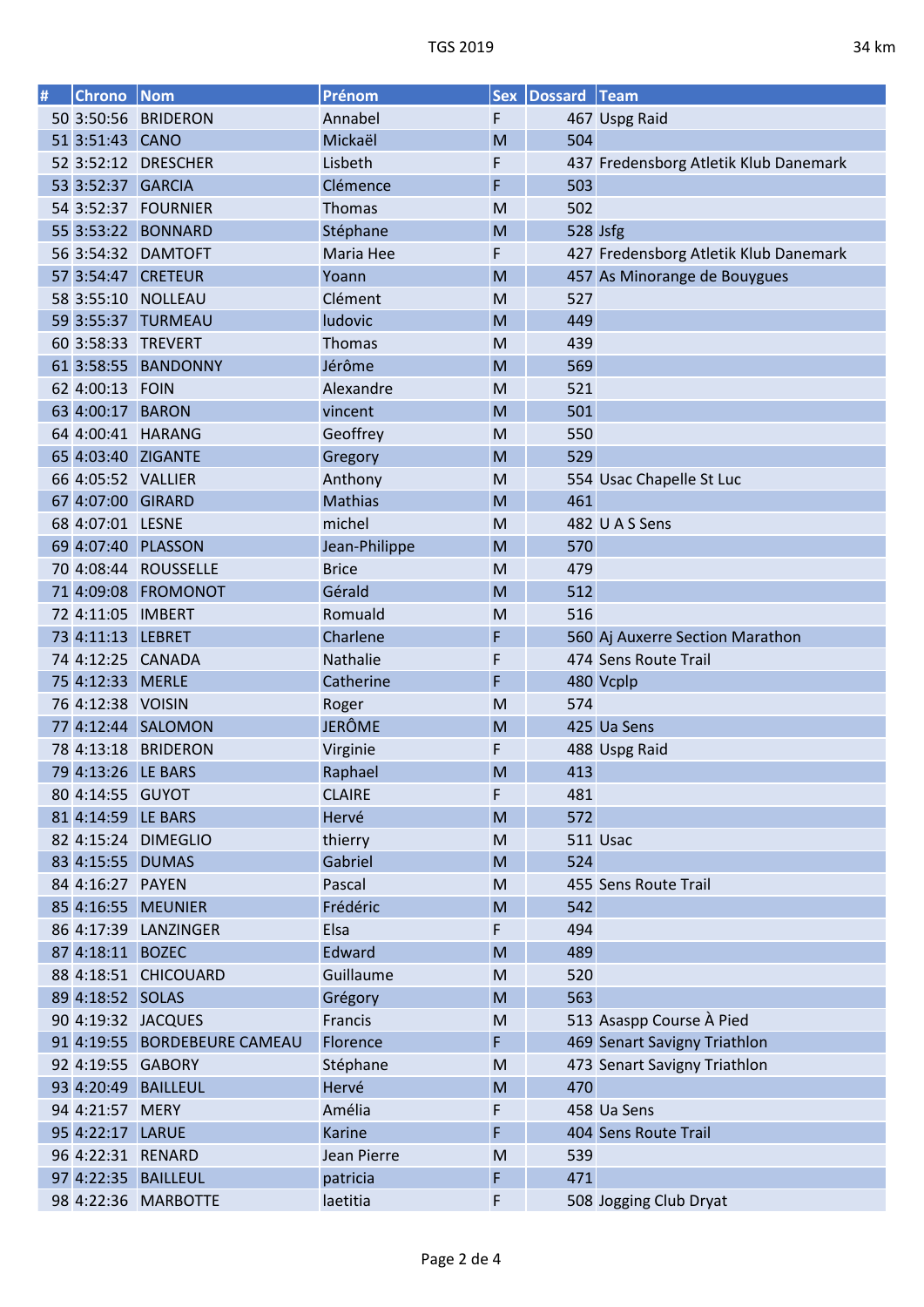| # | Chrono             | Nom                        | Prénom              | <b>Sex</b>                                                                                                 | Dossard Team   |                            |
|---|--------------------|----------------------------|---------------------|------------------------------------------------------------------------------------------------------------|----------------|----------------------------|
|   | 99 4:23:09 TERUEL  |                            | <b>STEPHANIE</b>    | F                                                                                                          |                | 552 Tos Triathlon          |
|   |                    | 100 4:24:43 MAIGNAN        | philippe            | M                                                                                                          |                | 551 Aja Marathon Auxerre   |
|   |                    | 101 4:24:46 LAGOGUE        | Philippe            | M                                                                                                          |                | 536 Sens Route Trail       |
|   |                    | 102 4:25:39 GRANGEON       | David               | M                                                                                                          | 506            |                            |
|   |                    | 103 4:27:17 MANZONI        | <b>Karine</b>       | F                                                                                                          | 466            |                            |
|   | 104 4:27:48 MEYNE  |                            | philippe            | M                                                                                                          | 412            |                            |
|   | 105 4:28:00 CABRAL |                            | Anne-Marie          | F                                                                                                          | <b>533 Uas</b> |                            |
|   | 106 4:29:58 GIRAUD |                            | Stephanie           | F                                                                                                          | 505            |                            |
|   |                    | 107 4:31:34 CARRARD        | jean-michel         | M                                                                                                          | 483            |                            |
|   | 108 4:31:53 POUPEE |                            | Eric                | M                                                                                                          | 443            |                            |
|   | 109 4:32:15 COSSET |                            | michel              | M                                                                                                          | 535            |                            |
|   |                    | 110 4:33:46 CLEMENT        | Magali              | F                                                                                                          |                | 450 Ua Sens                |
|   |                    | 111 4:34:05 TRINQUET       | <b>OLIVIER</b>      | M                                                                                                          | 507            |                            |
|   |                    | 112 4:34:18 BRUNETIERE     | Marc                | M                                                                                                          | 465            |                            |
|   |                    | 113 4:34:50 DO VAN MINH    | David               | M                                                                                                          | 401            |                            |
|   |                    | 114 4:34:55 TANGUY         | johan               | M                                                                                                          | 567            |                            |
|   | 115 4:35:49 FADLI  |                            | Mostafa             | M                                                                                                          | 544            |                            |
|   |                    | 116 4:38:24 NAKACHE        | gilles              | M                                                                                                          | 418            |                            |
|   | 117 4:40:27 TASSOT |                            | Eve                 | F                                                                                                          |                | 484 Usac Chapelle St Luc   |
|   |                    | 118 4:40:27 DOUSSOT        | cyril               | M                                                                                                          |                | 440 Usac                   |
|   |                    | 119 4:41:18 POLLIART       | Sophie              | F                                                                                                          | 445            |                            |
|   | 120 4:41:19 PRIEUR |                            | didier              | M                                                                                                          | 522            |                            |
|   | 121 4:41:39 ALLART |                            | laurent             | M                                                                                                          |                | 510 Sens Route Trail       |
|   | 122 4:42:23 MARTEL |                            | Jerome              | M                                                                                                          |                | 523 Acns                   |
|   |                    | 123 4:43:10 CHRISTIAN      | de Hemmer Widding   | M                                                                                                          | 438 Fak        |                            |
|   |                    | 124 4:43:18 PINAULT        |                     |                                                                                                            | 447            |                            |
|   | 125 4:44:06 TORRES |                            | gilles<br>Priscilia | M                                                                                                          | 421            |                            |
|   |                    |                            |                     | F                                                                                                          |                |                            |
|   | 126 4:46:00 DROUIN |                            | Philippe            | M                                                                                                          |                | 453 Kikourou               |
|   | 127 4:46:00 SCOTTE |                            | Arnaud              | M                                                                                                          | 454            |                            |
|   | 128 4:46:14 BOSSET |                            | Grégory             | M                                                                                                          |                | 468 Sens Route Trail       |
|   |                    | 129 4:46:42 OZANNE         | Sabine              | F                                                                                                          |                | 459 Acns                   |
|   |                    | 130 4:47:09 GLORIAN        | <b>PATRICK</b>      | ${\sf M}$                                                                                                  |                | 456 Asptt Orleans          |
|   |                    | 131 4:50:06 VATONNE        | florian             | M                                                                                                          |                | 538 Club Sportif Montereau |
|   |                    | 132 4:52:01 ANGLIONIN      | <b>DINA</b>         | F                                                                                                          | 422            |                            |
|   |                    | 133 4:52:44 GAUTHERON      | ludovic             | M                                                                                                          | 476            |                            |
|   | 134 4:53:09 MILLET |                            | Frederic            | M                                                                                                          | 564            |                            |
|   | 135 4:53:09 LEZOUL |                            | <b>Stanislas</b>    | M                                                                                                          | 565            |                            |
|   |                    | 136 4:53:09 LEBRETON       | Sylvain             | M                                                                                                          | 566            |                            |
|   |                    | 137 4:55:16 VANPOUCKE      | Julien              | M                                                                                                          | 409            |                            |
|   |                    | 138 4:56:35 MARAULT        | Denis               | ${\sf M}$                                                                                                  | 568            |                            |
|   | 139 4:56:45 BANI   |                            | Samy                | M                                                                                                          | 553            |                            |
|   | 140 4:56:45 BANI   |                            | Mehdy               | $\mathsf{M}% _{T}=\mathsf{M}_{T}\!\left( a,b\right) ,\ \mathsf{M}_{T}=\mathsf{M}_{T}\!\left( a,b\right) ,$ | 414            |                            |
|   |                    | 141 4:57:17 DUNAND         | <b>YVES</b>         | M                                                                                                          | 415            |                            |
|   | 142 5:00:39 DELHEZ |                            | Romaric             | ${\sf M}$                                                                                                  |                | 472 Kain Bruyère           |
|   |                    | 143 5:00:58 DEVIGNE        | Raynald             | M                                                                                                          | 499            |                            |
|   |                    | 144 5:01:01 AUBRIOT        | Franck              | ${\sf M}$                                                                                                  | 500            |                            |
|   |                    | 145 5:02:29 BRUNET         | <b>CHRISTOPHE</b>   | M                                                                                                          |                | 406 Acns                   |
|   |                    | 146 5:05:44 DE SANTA MARIA | Carlos              | ${\sf M}$                                                                                                  | 416            |                            |
|   | 147 5:07:04 THIVET |                            | Elodie              | F                                                                                                          |                | 442 Ua Sens                |